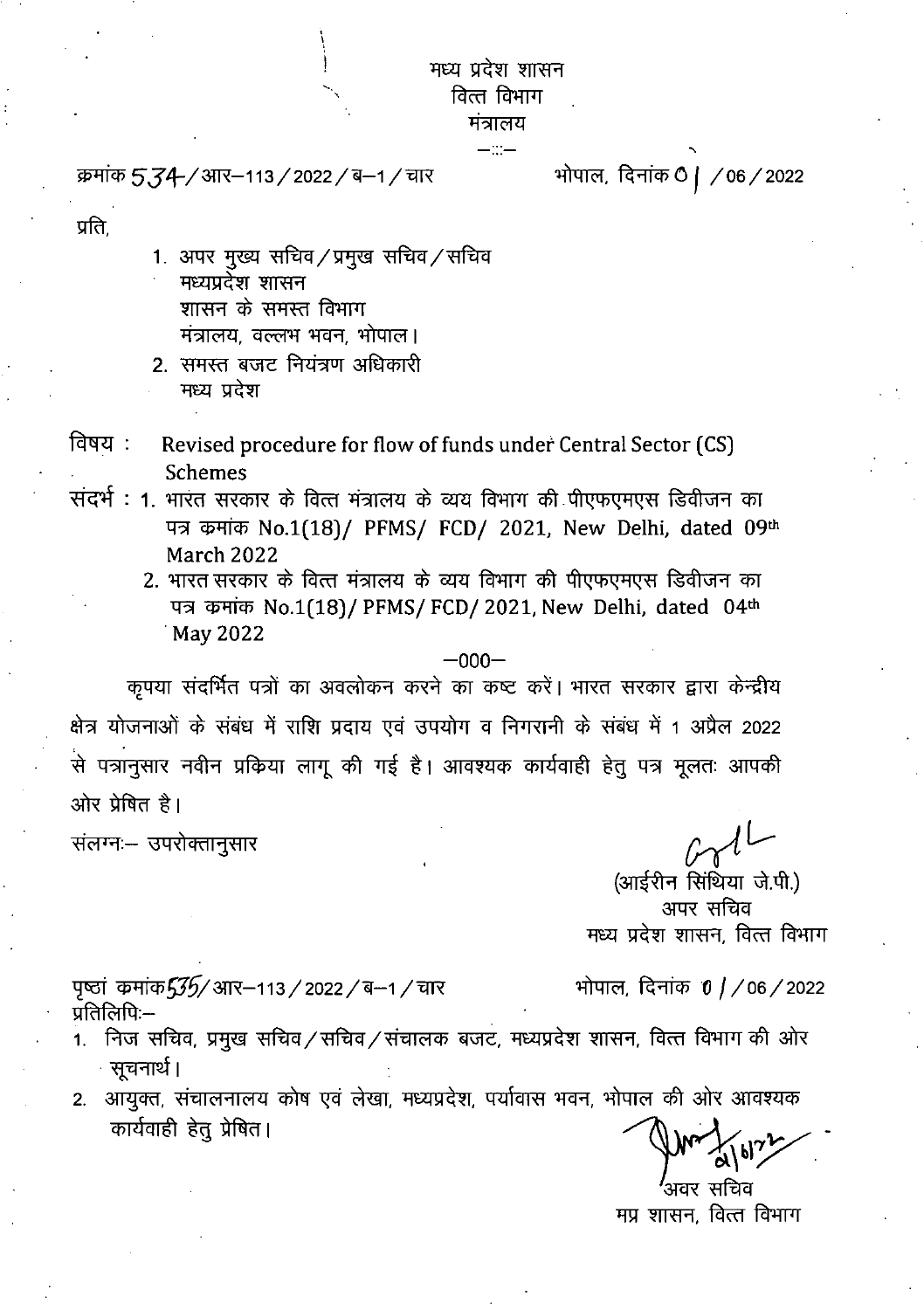

ユペペ /クット・

F. No. 1(18)/PFMS/FCD/2021 Government of India Ministry of Finance 1978.<br>Department of Expenditure 1,...

: 7- ... .<br>रो

North Block, New Delhi Dated : 9<sup>th</sup> March, 2022

# OFFICE MEMORANDUM

Subject: Revised procedure for flow of funds under Central Sector Schemes

In supersession of all previous orders issued by the Department of Expenditure, Ministry of Finance regarding release of funds. under the Central Sector Schemes, the following procedure shall be followed w.e.f  $1^{st}$  April, 2022 by the Ministries/ Departments of Government of India for flow of funds under the Central Sector Schemes and monitoring utilization of funds released. IN 8)

 $\pmb{\text{\#}odd=1:}$  Implementation through Treasury Single Account (TSA)

2. In case of Central Sector Schenies having annual outlay of more than Rs 500 crores and implemented without involvement of State agencies, it shall be mandatory to implement:snob schemes through the Treasury Single Account (TSA) model, This will ensure that the funds of these schemes are released "Just-In-Time" from the Consolidated Eund of India (CFI) to the beneficiaties/vendors. The Ministries/Departments may opt for Model-1 for other central Sector Schemes too in consultation with R.BI. For the schemes implemented through this model, the 'following procedure shall be followed by the Ministries/Departments:

i. For each Central Sector Scheme, the concerned Ministry/Department will designate an Autonomous Body as the Central Nodal Agency (CNA) to implement the scheme.

**AIS**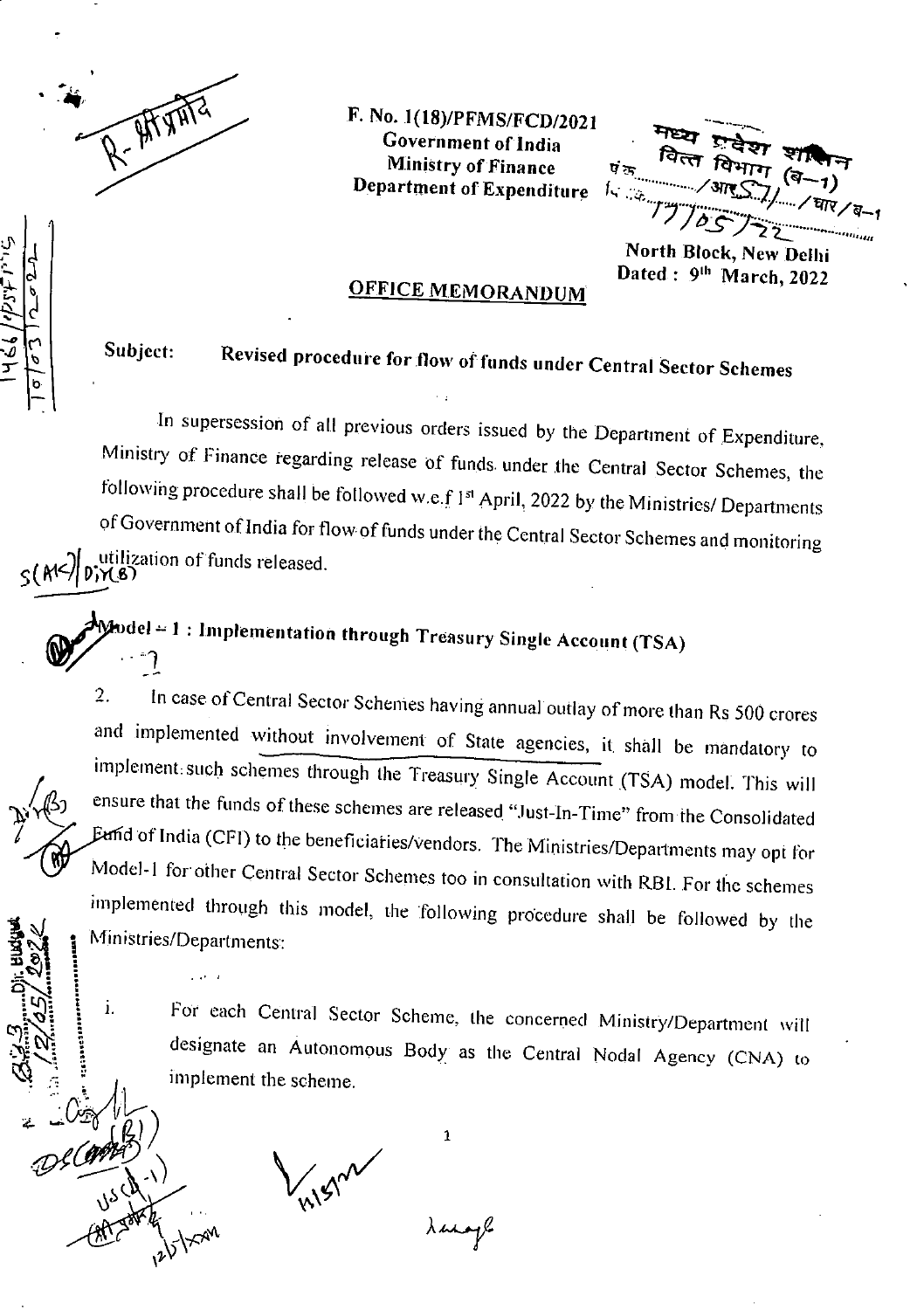- ii. If there are other agencies involved in implementation of the scheme down the ladder, which get funds from the CNA, these Implementing Agencies (lAs) will be notified as Sub-Agencies (SAs) of the CNA.
- iii. Each CNA will .open an account with the Reserve Bank of India (RBI) in e-Kuber. Even in eases where CNA is already registered in the TSA module and has a bank account in e-Kuber for some other grant, it will open separate account in e-Kuber for funds to be provided under each Central Sector Scheme.
- iv. The SAs of every CNA will also open scheme-wise bank accounts with RBI in e-Kuber in. line with the requirements of para (iii) above.
- The relevant details of all the accounts of the CNA and SAs opened with RBI V. shall be mapped in the TSA module of PFMS as per the extant guidelines on TSA.
- vi. In respect of funds of Central Sector Schemes, the CNA and SAs shall not open/operate/ park funds in any other bank account except under the provisions made in these guidelines.
- vii. RBI Will function as the primary banker to the Ministries/ Departments in this regard without involvement of an agency bank.
- viii. All these accounts in RBI will be "Assignment Accounts". A limit up to which expenditure can be incurred by the CNA/ sub-agencies shall be assigned to these accounts from time to time by the Pay and Accounts Office (PAO) concerned through PFMS.
	- ix. Assignment will be based on an expenditure sanction issued by the Programme Division (PD) and the bill preferred by the Drawing and Disbursing Officer (DD0). The e-format of the assignments and Sub-assignments shall have requisite details required for accounting and reconciliation of transactions. The e-Kuber bank account details:of the CNA/SAs shall be incorporated in the sanction order.
	- $\mathbf{X}$ . Consequent upon receipt of the sanction order for release of funds to the CNA alongwith bills from the Drawing and Disbursing Officer (DDO), the concerned

dange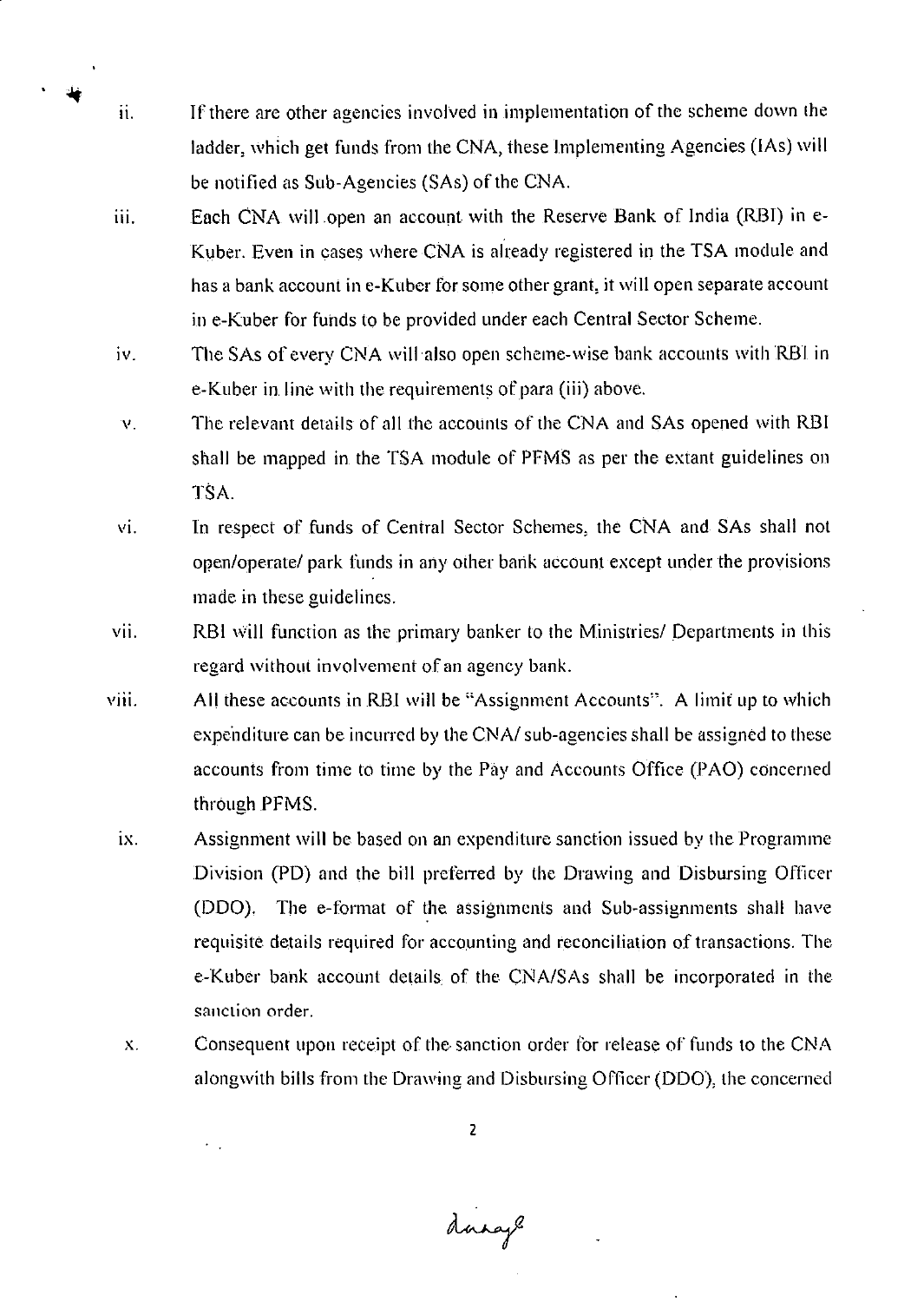Pay and Accounts Officers (PA0s) shall, through assignments, advise RBI, after exercising all necessary checks, to honour the payment instructions issued by the concerned CNA/SA up to the, "assigned limit" in the advice.

xi. The PAO shall debit the concerned Head of Account for appropriation but not transfer the cash directly to the CNA. It shall be retained in an interim account in respect of the CN.A listed under the parent Ministry/ Department in the public account.

 $\mathcal{A}$ 

- The assignments shall be uploaded on the TSA module and received xii. electronically by the CNAs as per the existing protocols of TSA module. The CNA may issue e-Sub-assignments in PFMS against this assignment setting limits of expenditure for the SAs.
- xiii. CNAs & SAs shall adhere to all due process while incurring expenditure from the assignment limit sanctioned through PFMS. CNAs shall also ensure that sufficient limit is available in the relevant account before issue of assignment to SAs.
- xiv. The system will be digital and. fully online on PFMS with no physical flow of assignments to RBI or expenditure by CNAs/SAs on assignment basis. The electronic file containing a unique sanction ID and necessary details of the sanction order will travel directly from PAO to RBI and concerned CNAs. RBI will maintain individual ledgers in respect of the accounts of the CNAs for watching the availability of assignment.
- xy. pFms Division in CGA will design requisite reports to enable all Program Division (PDs), Pay & Accounts Officers (PA0s), and other stakeholders to view details of sanction orders, summary and budget balance of assignments/sub-assignments, and expenditure details.
- xvi. Ministries/ Departments administering the schemes concerned should strive to make realistic estimation of Budget under the Central Sector schemes and issue sanction orders according to actual requirements. The savings in the assignments should be anticipated well in advance particularly in the third quarter of

3

Lange

 $\overline{a}$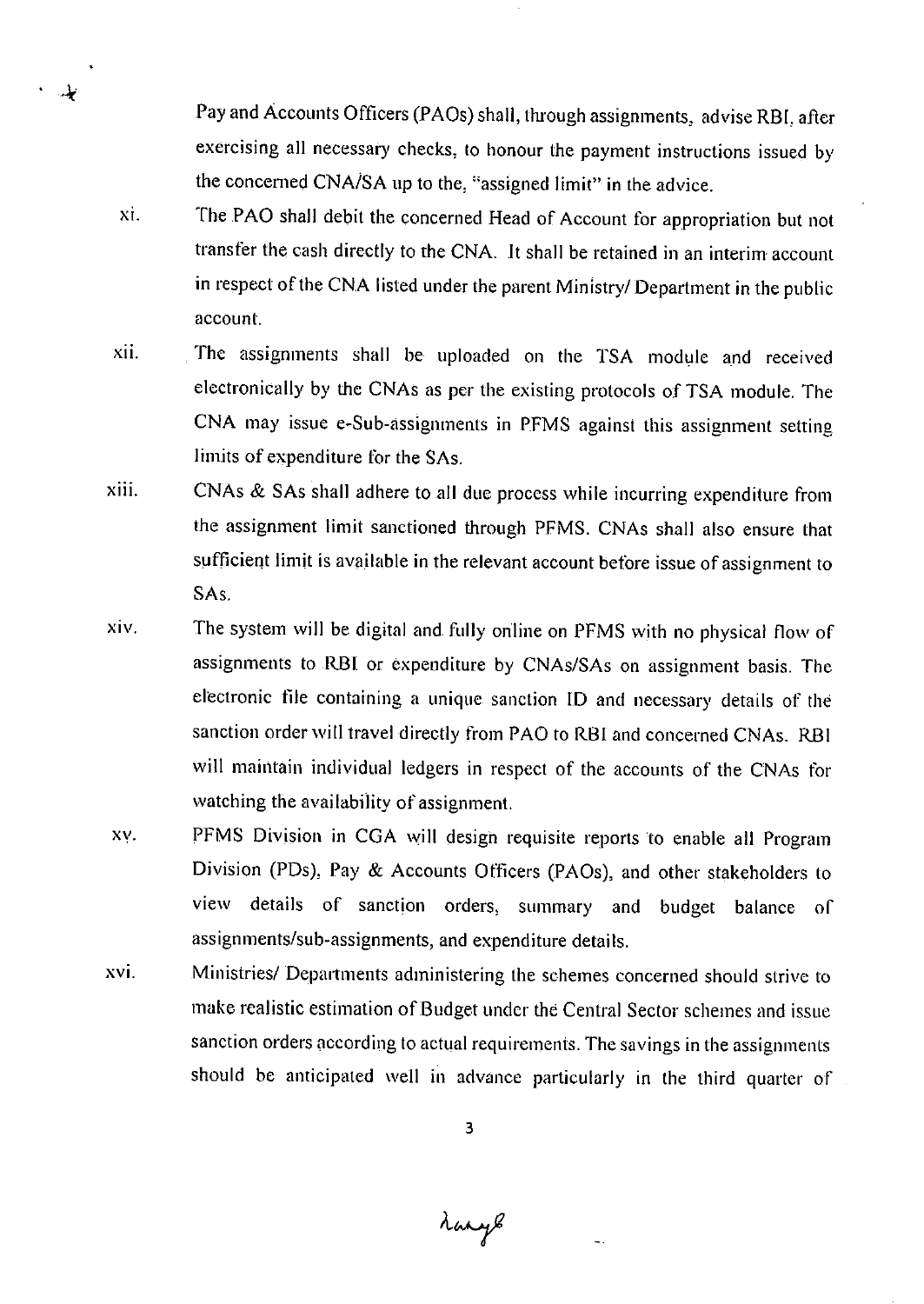Financial Year and Ministries/Departments shall ensure suitable savings/surrenders are informed to Budget Division during the pre-budget meetings.

xvii. Control of limits shall be at the Standard Object Head level.

- xviii. Unutilized assignments will lapse to the Government at the close of the Financial Year as per the extant norms of Budget execution and will not be available to the CNAs /SAs for expenditure in the next financial year. In PFMS too, all eassignments/e-sub assignments Shall cease to exist after the close of financial years and shall be. flushed out from the system as per the current practice in TSA module.
	- xix. In respect of some transactions like payment of TDS, Income Tax and GST, Opening of Letter of Credit in favour of foreign suppliers, scholarships to foreign students not having account in India, and payment of salaries of the month of March to be paid in 1<sup>st</sup> week of April. CNAs/SAs may utilize the services of their existing account at commercial banks. They may transfer funds "just in time" to the extent required for meeting such transactions. However, in no case the money transferred under this provision will be parked in a Commercial Bank beyond a period of two weeks.
	- XX. Unutilized amount of past releases under the scheme available in the bank account of CNA & SAs shall be deposited in the Consolidated Fund of India.

### Model —2: Implementation through scheduled commercial banks

3. In case of Central Sector Schemes having (a) annual outlay of less than Rs 500 crores or (b) the schemes are being implemented by agencies of the State Governments exclusively or in addition to the central agencies or (e) other schemes not covered in Model-1, the following procedure will be followed by the Ministries/ Departments :

4

dange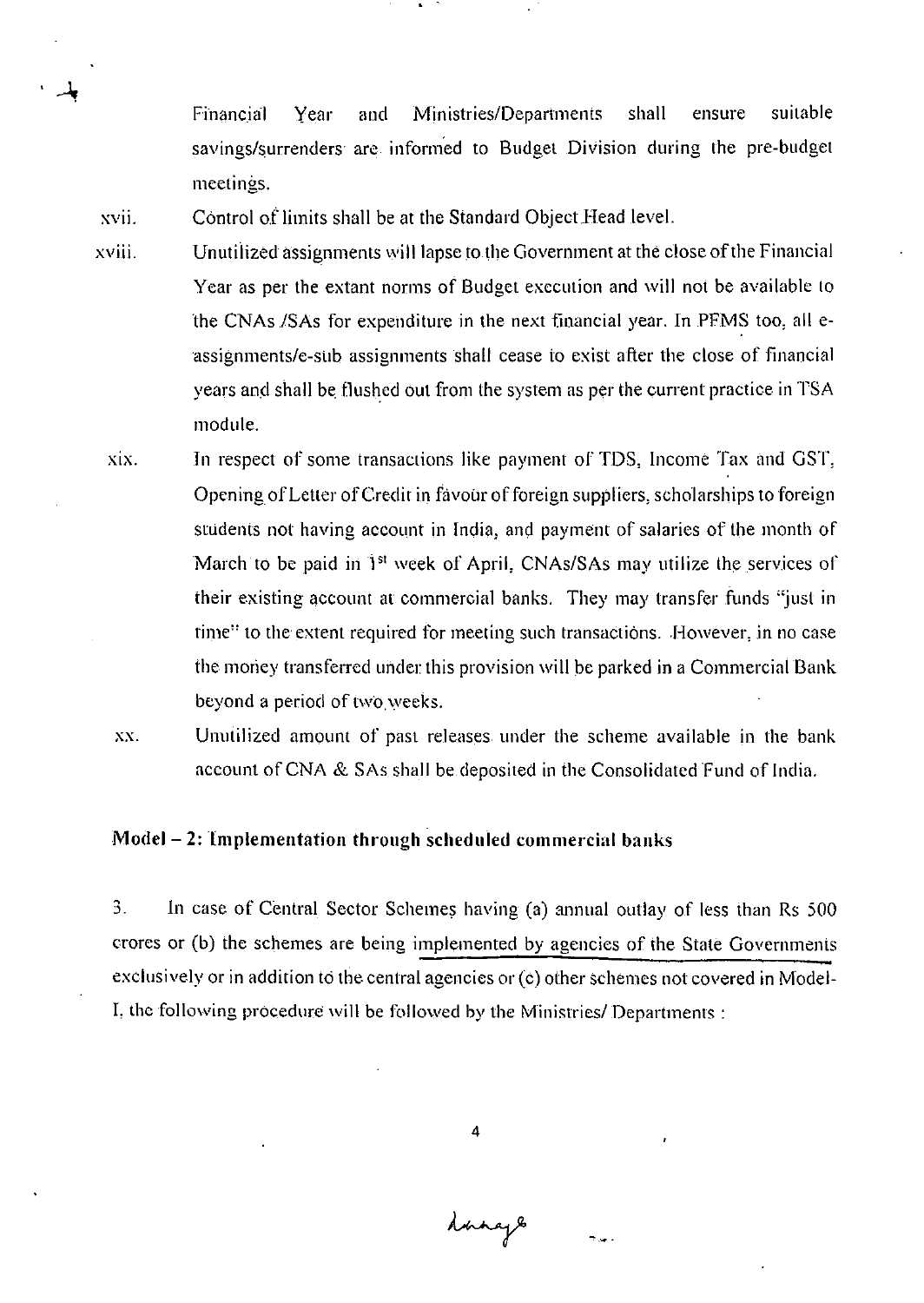.Every Ministry/ Department will designate a Central Nodal Agency (CNA) for  $(i)$ implementing each Central Sector Scheme. The CNA will open a Central Nodal Account for each Central Sector Scheme in a Scheduled commercial bank authorized to conduct Government business by the Ministry/ Department concerned.

 $\overrightarrow{A}$ 

- $(ii)$ Implementing Agencies (lAs) down the ladder will be designated as Sub-Agencies (SAs). The SAs will use the CNA's accounts with clearly defined drawing limits set for that account. However, depending upon operational requirements, zero balance subsidiary accounts for each scheme may also be opened by the SAs.
- $(iii)$ All zero balance subsidiary accounts will have allocated drawing limits to be decided by the CNA concerned from time to time and will draw on real time basis from the Central Nodal Account of the Scheme as and when payments are to be made to beneficiaries, vendors etc. The available drawing limit will get reduced by the extent of utilization.
- $(iv)$ For seamless management of funds, the main account and all zero balance subsidiary accounts should be maintained with the same bank. However, . Ministry/ Department may choose different banks for opening Central Nodal Accounts of different Central Sector Schemes.
- $(v)$ Only banks having a robust IT system and adequate branch network should be chosen for opening Central Nodal Account and the zero balance accounts of SAs of each Central Sector Scheme. The bank chosen should have the facility to open the required number of subsidiary zero balance accounts and a robust MIS for handling accounting and reconciliation at each level. The bank should also provide necessary reports and a user-friendly dashboard to officers at various levels to monitor utilization of funds by SAs.
- The bank's software system. should be able to monitor the drawing limits of the  $(v<sub>i</sub>)$ SAs who should be able to draw funds on real time basis from the CNA's account as and when payments are to be made. The selected bank should ensure

Lange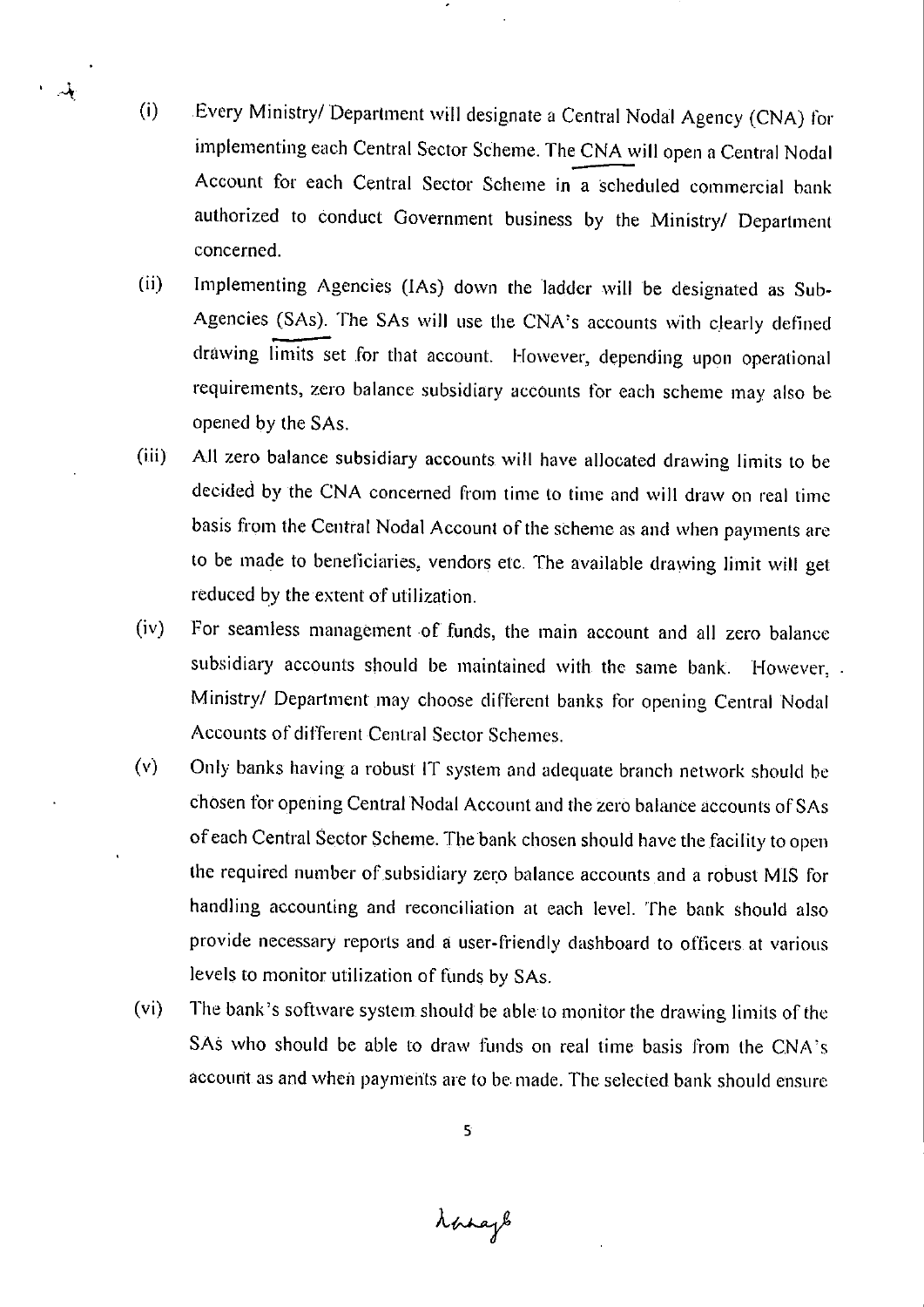proper training and capacity building of branch managers and other staff for smooth operation of these aceounts.

Ministries/ Departments will release the scheme funds for each Central Sector  $(vii)$ Scheme to the account of CNA concerned strictly on the basis of requirement, keeping in view the balance funds of the scheme available with the CNA as per PFMS or scheme-specific portals fully integrated with PFMS in consonance with Rule  $232(v)$  and  $230(vii)$  of the General Financial Rules,  $2017$ .

بالمد

- $(viii)$ The Ministries/ Departments and the CNAs shall ensure that the interest earned from the funds released is mandatorily remitted to the Consolidated Fund of India in terms of Rule 230(8) of GFR, 2017. The interest component shall be distinctly reflected in the MIS provided by the banks.
- $(ix)$ The Ministries/ Departments shall release the funds as far as possible in 'Justin-Time' manner keeping the float in CNAs account to the minimum possible and shall in no case release more than 25% of the amount earmarked for the scheme in a financial year at a time. Additional funds (not more than 25% at a time) will be released only upon utilization of at least 75% of the funds released earlier and in compliance with the conditions of previous sanction.
- $(x)$ For administrative convenience and efficiency the Program Division may obtain approval of the competent authority and concurrence of the Financial Advisor for more than 25% at a time. But release of funds shall not exceed 25% in one instalment.
- $(x<sub>i</sub>)$ After opening of Central Nodal Account of the scheme and before opening zero balance subsidiary account of SAs or assigning them drawing rights from  $CNA$ 'saccount, the SAs at all levels shall return all unspent amounts of the scheme lying in their accounts to the Central Nodal Account of the CNA.
- (xii) It will be the responsibility of the Ministry/ Department concerned to ensure that the entire unspent amount of the scheme is returned by all the SAs to the Central Nodal Account of the CNA concerned before releasing funds to CNAs.

Menajle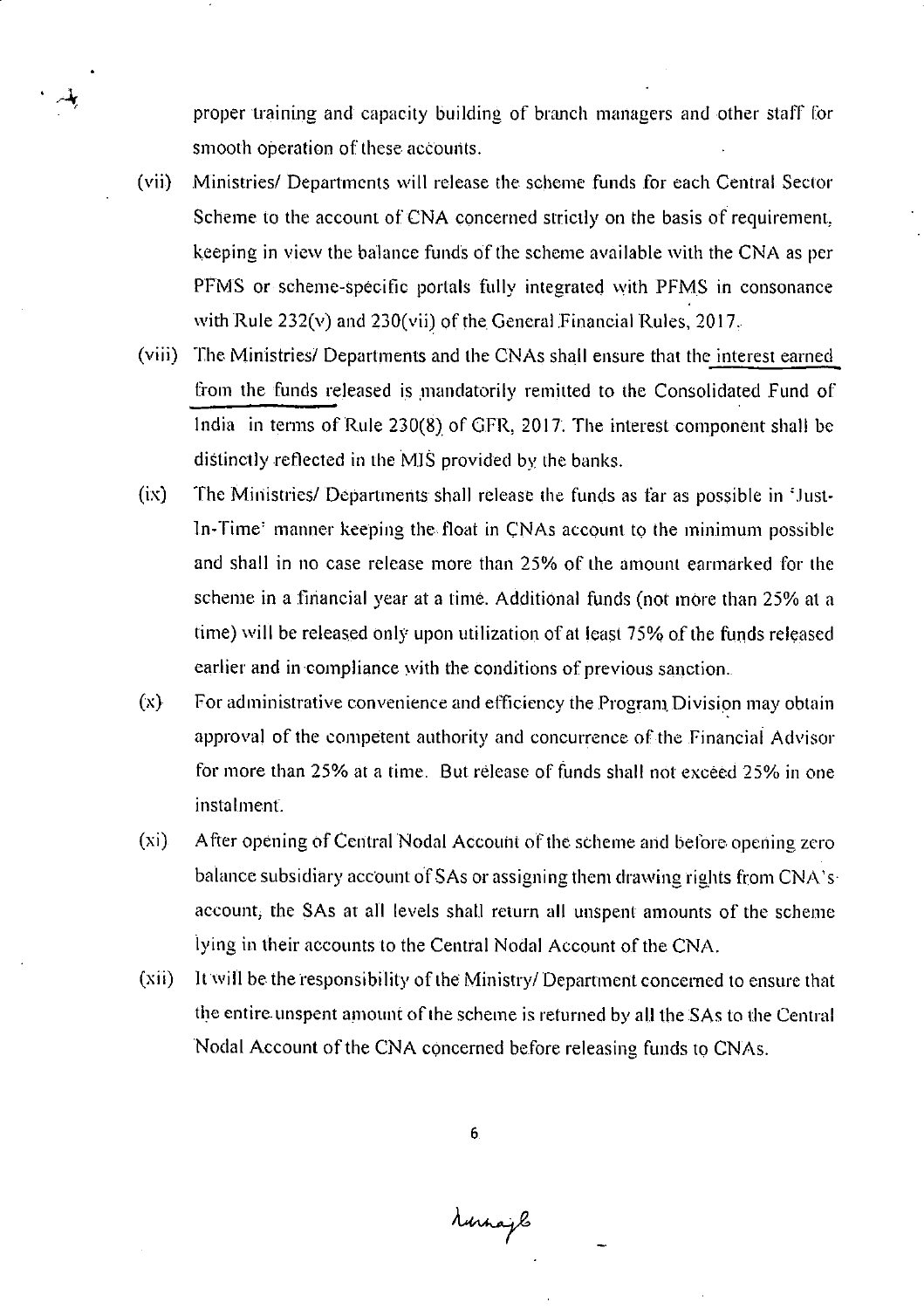- Ministries/ Departments will ensure that releases under all Central Sector Schemes are made strictly as per the actual requirement on the ground, without resulting in any material float with the implementing agencies at any level.
- Ministry/ Department will register the CNAs and all SAs on PFMS and use the  $(xiv)$ unique PFMS ID assigned to the CNA and SAs for making all payments to them. Bank accounts of the CNAs, SAs, vendors and other organisations receiving funds will also be mapped in PFMS.
- Payments will be made from the zero balance subsidiary accounts up to the  $(xy)$ drawing limit assigned to such accounts from time to time. Transactions in each Subsidiary Account will be settled with the Central Nodal Account daily through the core banking solution (CBS) on the basis of payments made during the day.
- CNAs and SAs will mandatorily use the EAT module of PENS or integrate their systems with the PFMS to ensure that information on PFMS is updated by each SA at least once every day.
- CNAs will keep all the funds received in the Central Nodal Account only and shall not transfer the funds to any other account or not divert the same to Fixed Deposits/ Flexi-Account/ Multi-Option Deposit Account/ Corporate Liquid Term Deposit (CLTD) account etc. The funds released to CNA shall not be parked in bank account of any other agency.
- Release of funds by the Ministries/Departments towards the end of the financial year should be avoided to prevent accumulation of unspent balances with CNAs.

 $4.$ UTs without legislature work directly in PFMS and should be given Letter of Authorization (LoA). There is no need for them to open a Central Nodal Account. They will ensure that the funds are released on the basis of LoA to the vendors/ beneficiaries Just-In-Time' .

5. Secretaries are requested to, and 'Financial Advisors of Ministries/ Departments shall, undertake monthly review of strict implementation of these guidelines, opening of

Narage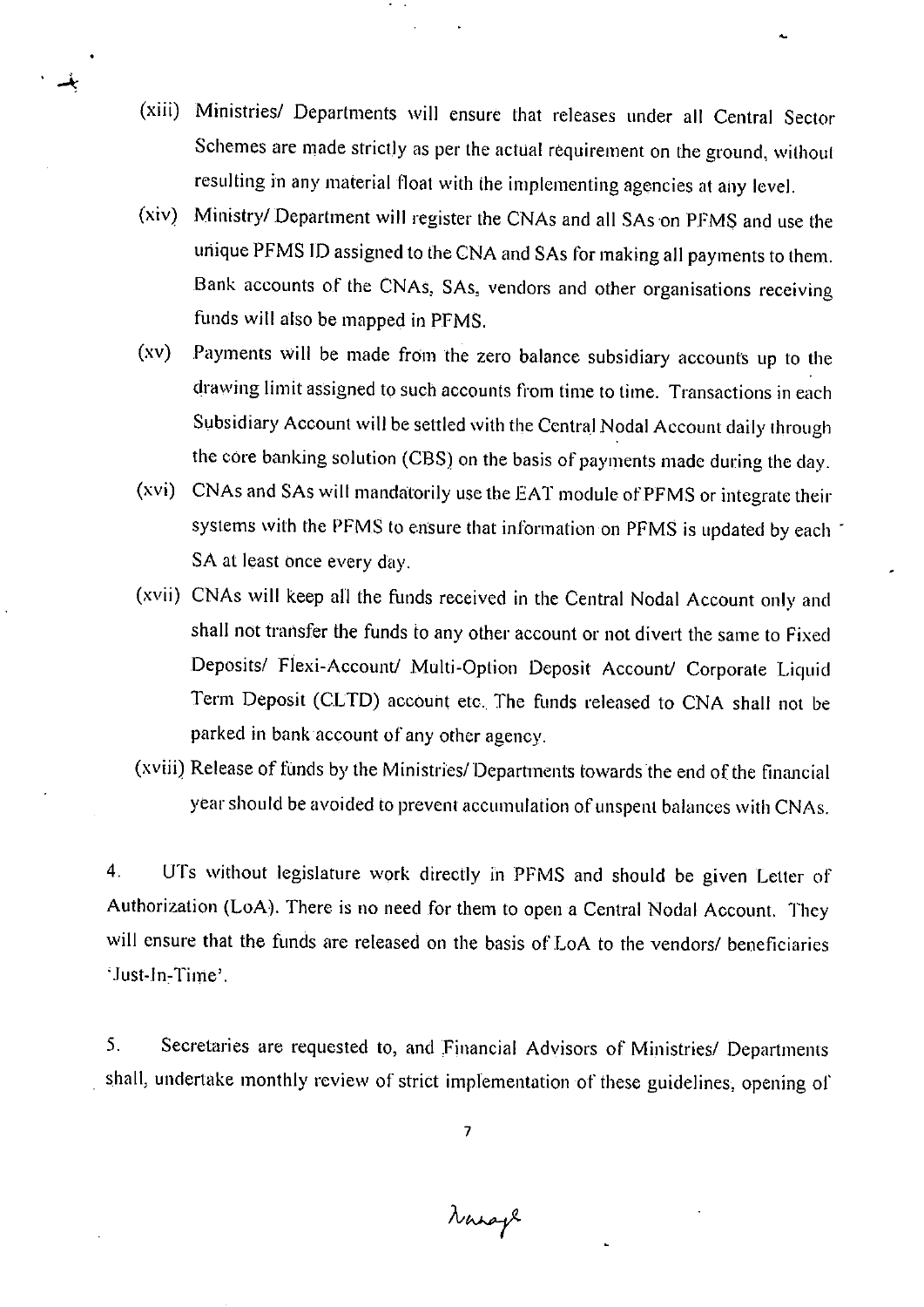accounts in RBI, issue of authorization or release of funds to the CNA, utilization of funds by CNAS and lAs and outputs/ Outcomes vis-a-vis the targets of each Central Sector Scheme.

 $-\frac{2}{3}$ 

6. Gradually, schemes in Model-2 are expected to move to Model-I depending on readiness of RBI and Ministries for which necessary orders will be issued separately by the Department of Expenditure.

 $7<sub>1</sub>$ The following categories of Central Sector Schemes will be exempted from following these guidelines and may continue in existing mode:

- $(i)$ Central Sector Schemes being implemented by Ministries/ Departments in Direct Benefit Transfer (DBT) mode or reimbursement mode.
- $(ii)$ Central Sector Schemes involving payment of equity share or extension of loan by the Government to a company.
- Central Sector Schemes where 100% payments are made by the  $(iii)$ Ministry/Department directly to the vendors/beneficiaries against the bills/claims raised by the vendors/beneficiaries.
- $(iv)$ Central Sector Schemes where funds are transferred by the Ministry/Department directly to multiple Implementing Agencies (IAs) and amount transferred to any agency does not exceed Rs. 10 lakhs per annum.
- .(v) Central Sector Schemes in which funds are transferred to the Indian Missions abroad for implementation of the scheme.
- $(v<sub>i</sub>)$ Central Sector Schemes being implemented exclusively from a corpus/revolving. fund approved by the Cabinet.
- $(vii)$ Central Sector Schemes where expenditure is based on authorization and is incurred on real time basis with no float. However, in such cases Ministry/Department shall avoid the mode of transfer of funds through Civil Deposit and the option of Letter of Authorization should be adopted.

Linage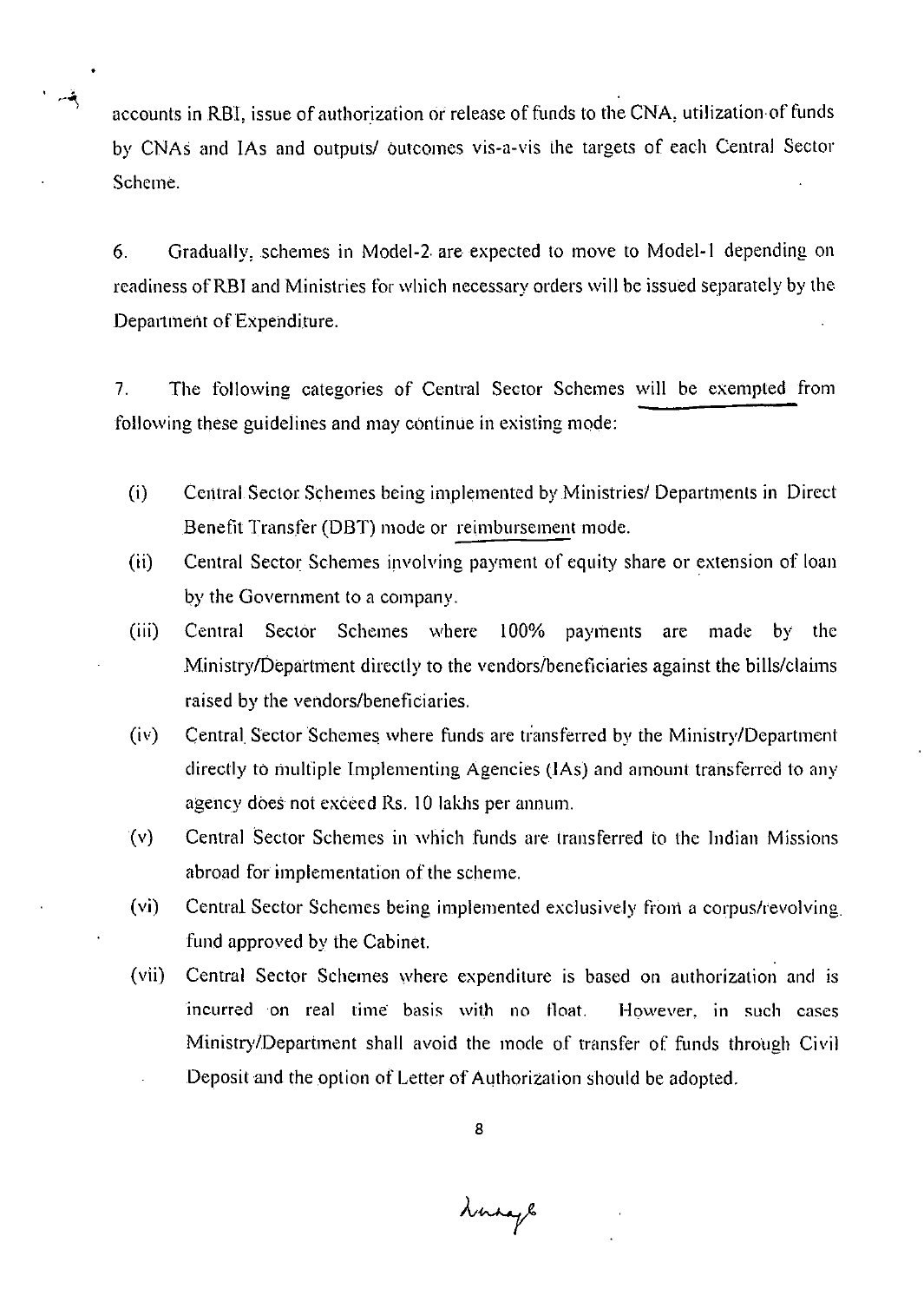In cases where there is no Central Autonomous Body in a Ministry/Department or 8. where the Ministry/Department wishes to implement the scheme directly through State Government agencies, such State Government agency will be designated as CNA. However, there shall not be more than one CNA per State. The funds in such cases will be released by the Ministry/Department to the CNA directly and not through state treasury

9. An illustrative list of roles and responsibilities of CNAs is given in Annexure-I.

10. This issues with the approval of Finance Secretary & Secretary (Expenditure).

 $\mathcal{N}^{\prime}$ 

(Abhay Kumar) **Director** Tel. No. 24360647

## To

 $\mathbf{A}$ 

- 1. Secretaries of all Ministries/Departments of Government of India
- Chief General Manager, Reserve Bank of India, Department of Government and Bank Accounts
- Controller General of Accounts, Department of Expenditure, INA, New Delhi
- Financial Advisers of all Ministries/Departments of Government of India
- Additional CGA (PFMS), 0/o CGA with the request to take immediate steps for carrying out necessary change in PFMS and designing requisite reports.
- Additional CGA (GBA), 0/o CGA with the request to take necessary steps to implement model 1 of the Guidelines.
- All Principal CCAs/CCAs of Ministries/Departments

## Copy to:

- I. Chief Secretaries of all States/Union Territories
- 2. Principal Secretary Finance of all States/Union Territories

## Copy for information;

- I. PSO to Secretary (Expenditure)
- PSO to Special Secretary (Pers.)
- 3. Sr. PPS to AS (PFC-II)
- Sr. PPS to AS.(PF-S)

 $\lambda$ angs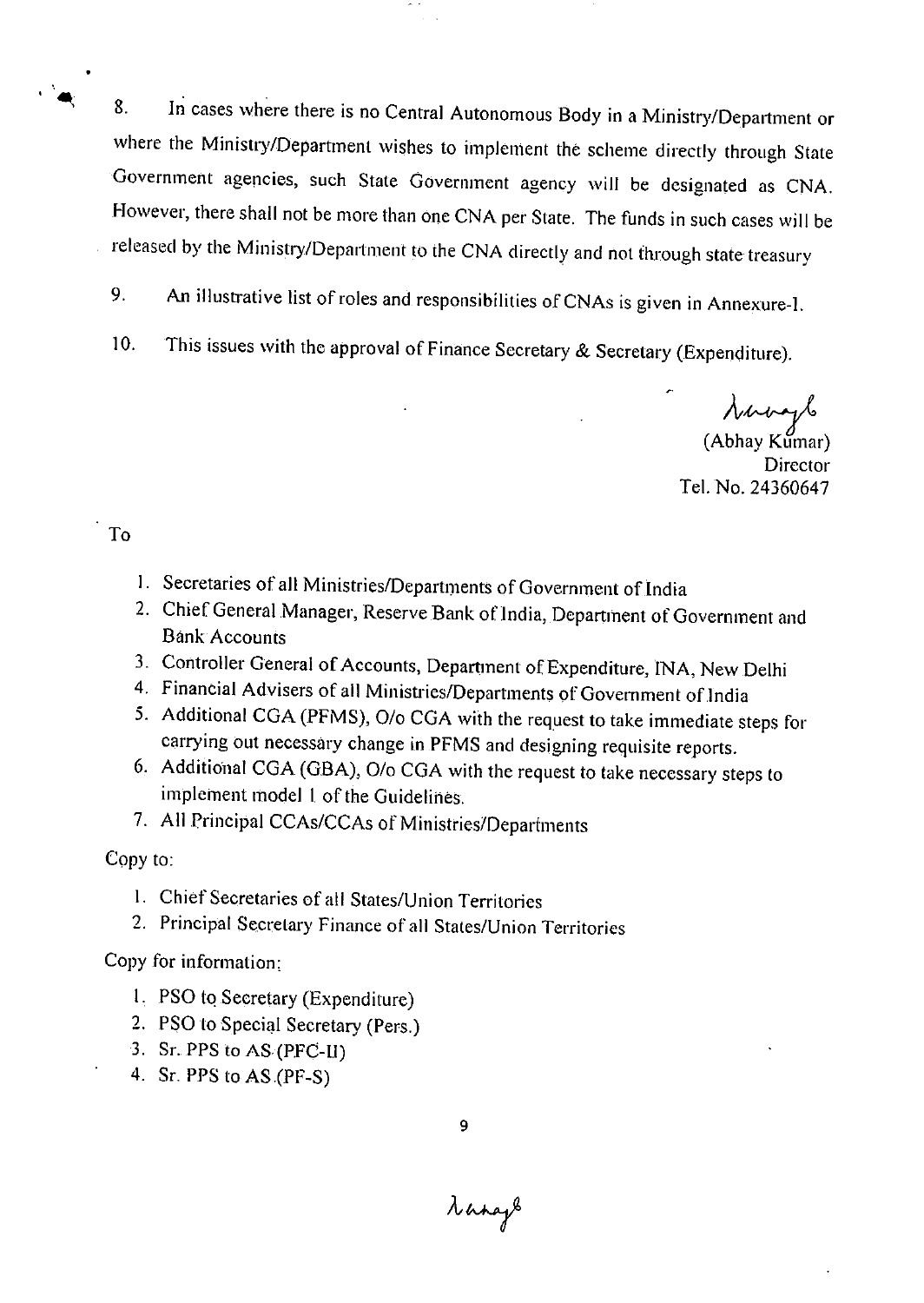#### Annexure

## Role and Responsibilities of CNA

## Modified Fund Flow Guidelines for Central Sector Schemes

# I. Model 1 —Treasury Single Account (TSA) Model

- a. Open Account with RBI in e-Kuber for each scheme under which it receives grant
- b. Mandatorily use TSA Module of PFMS
- Map the RBI Account details in 'ISA Module of PFM.S
- d. Receive (electronically in TSA Module) the assignment done by the PAO
- c. Approve the account and scheme mapping of sub-Agencies at Level I
- f. Issue e-Sub-assignments against the assignment setting limits of expenditure for the sub-Agencies
- g. Ensure funds are not transferred/parked in any other account except as per the guidelines.
- . h. Process payments by adhering to due process
	- i. If existing accounts with commercial banks is to be used for specified purposes in the guidelines (such as payment of TDS, IT and GST, opening of LoC for foreign suppliers. etc.), funds shall be transferred just-in-time and, in no case, parked beyond two weeks.
- j. All such unutilized funds (as above) shall be deposited back to the Consolidated .Fund of India.

# 2. Model 2 -- through Scheduled Commercial Banks (SCBs)

- Open Account with a SCB authorized to do Government business, for each scheme under which it receives grant
- b. Mandatorily use REAT Module of PFMS or integrate own IT system with PFMS for exchange of information (contact PFMS Rollout for details)
- Approve the account and scheme mapping of sub-Agencies at Level I
- Approve the scheme mapping of all sub-Agencies using the CNA's Account

Nanagh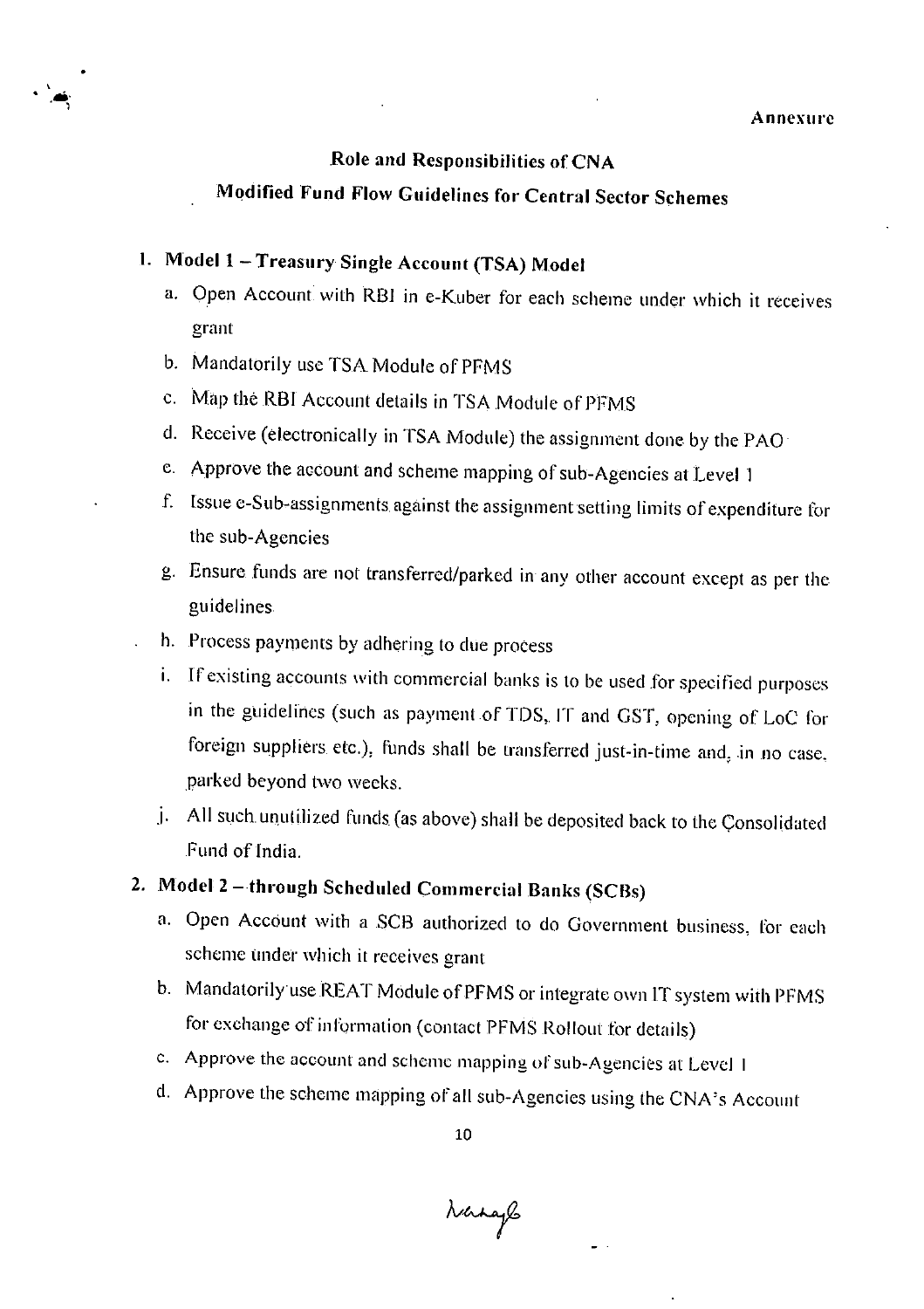- e. Allocate limits for Level 1 sub-Agencies and all other sub-Agencies using the Central Nodal Account
- f. Ensure funds are not transferred/parked in any other account of any Agency
- Submit UCs after utilization of the funds that were transferred. in the Central Nodal Account
- Ensure that interest earned from the funds released is remitted to the Consolidated Fund of India .
- **3. One time activity**

 $\frac{1}{2}$  ,  $\frac{1}{2}$  ,  $\frac{1}{2}$ 

 $\mathcal{L}(\mathbf{x},\mathbf{y})$ 

ŧ

 $\blacktriangleright$ 

a. Ensure refund of unspent balance of lower level Agencies to the Central Nodal Account. This is needed after opening of the Central Nodal Account and other Zero Balance Subsidiary Accounts, and prior to assigning the drawing rights to sub-Agencies.

11

Laragle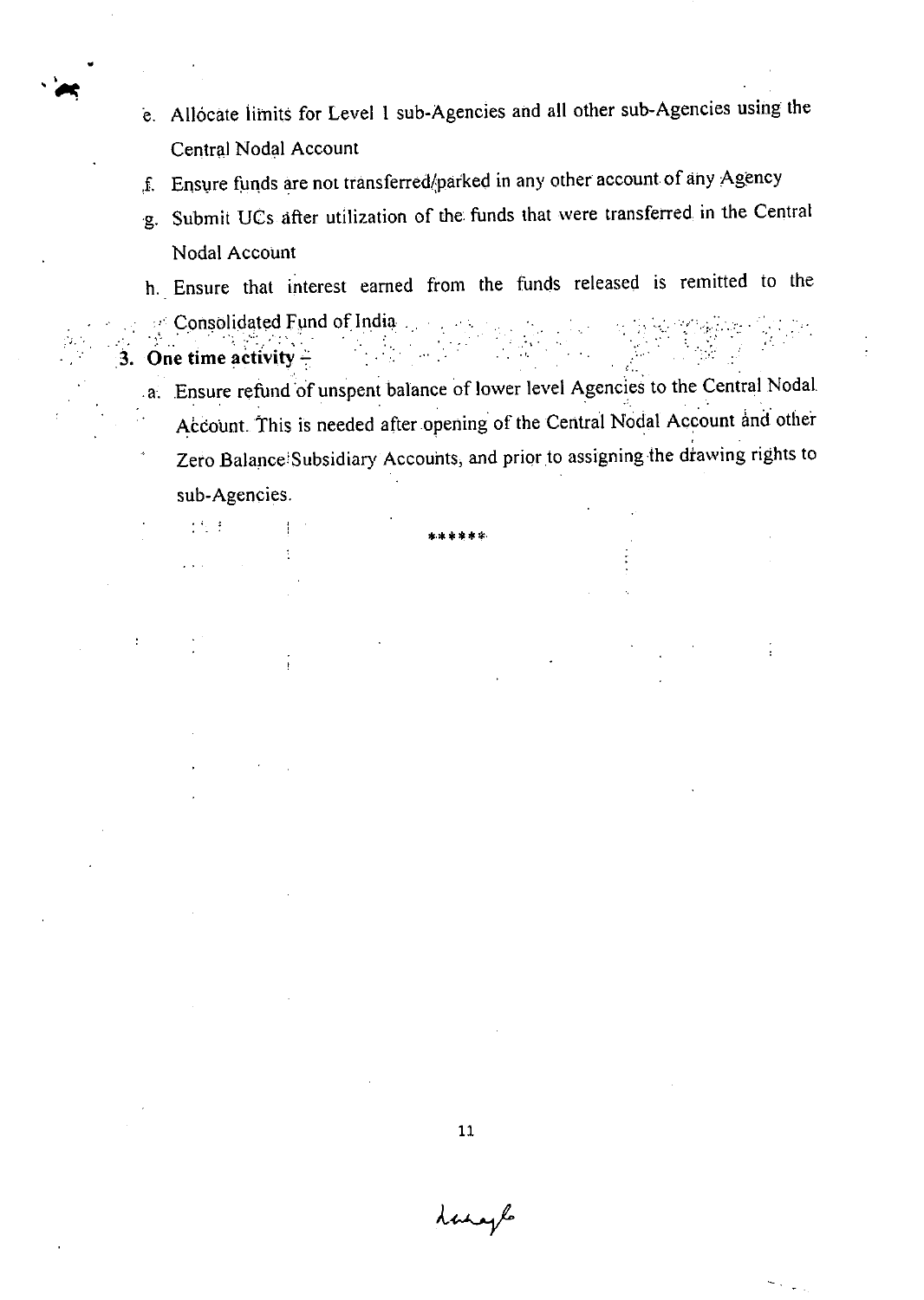

### F. No I (18)/PFMS/FCD/202 Government of India Ministry of Finance Department of Expenditure \*\*\*\*

New Delhi, the 4<sup>th</sup> May, 2022

### CORRIGENDUM

. Subject: Revised Procedure for flow of funds under Central Sector Schemes.

In Continuation of this Department's OM of even number dated 9<sup>th</sup> March, 2022, with the approval of the Competent Authority, the undersigned is directed to convey that Para No. 2(i) of the said OM may be read as  $-61$ 

"For each Central Sector Scheme, the concerned Ministry/Department will designate an Autonomous Body/Central Public Sector Enterprise as the Central Nodal Agency (CNA) to implement the scheme.".

### Instead of

"For each Central Sector Scheme, the concerned Ministry/Department will designate an Autonomous Body as the Central Nodal Agency (CNA) to implement the scheme."

(Prateek Kumar Singh)

Director Tel. No. 23094961

To

I. Secretaries of all Ministries/Departments of Government of India

- Chief General:Manager, Reserve Bank of India, Department of Government and . Bank Accounts
- Controller General of Accounts, Department of Expenditure, INA, New Delhi
- 4. Financial Advisers of all Ministries/Departments of Government of India
- 5. Additional CGA (PFMS), O/o CGA with the request to take immediate steps for carrying out necessary change in PFMS and designing requisite reports.
- Additional CGA (GBA), 0/o CGA with the request to take necessary steps to implement model 1 of the Guidelines.
- All Principal CCAs/CCAs of Ministries/Departments

Copy to:

- I. Chief Secretaries of all States/Union Territories
- 2. Principal Secretary Finance of all States/Union Territories